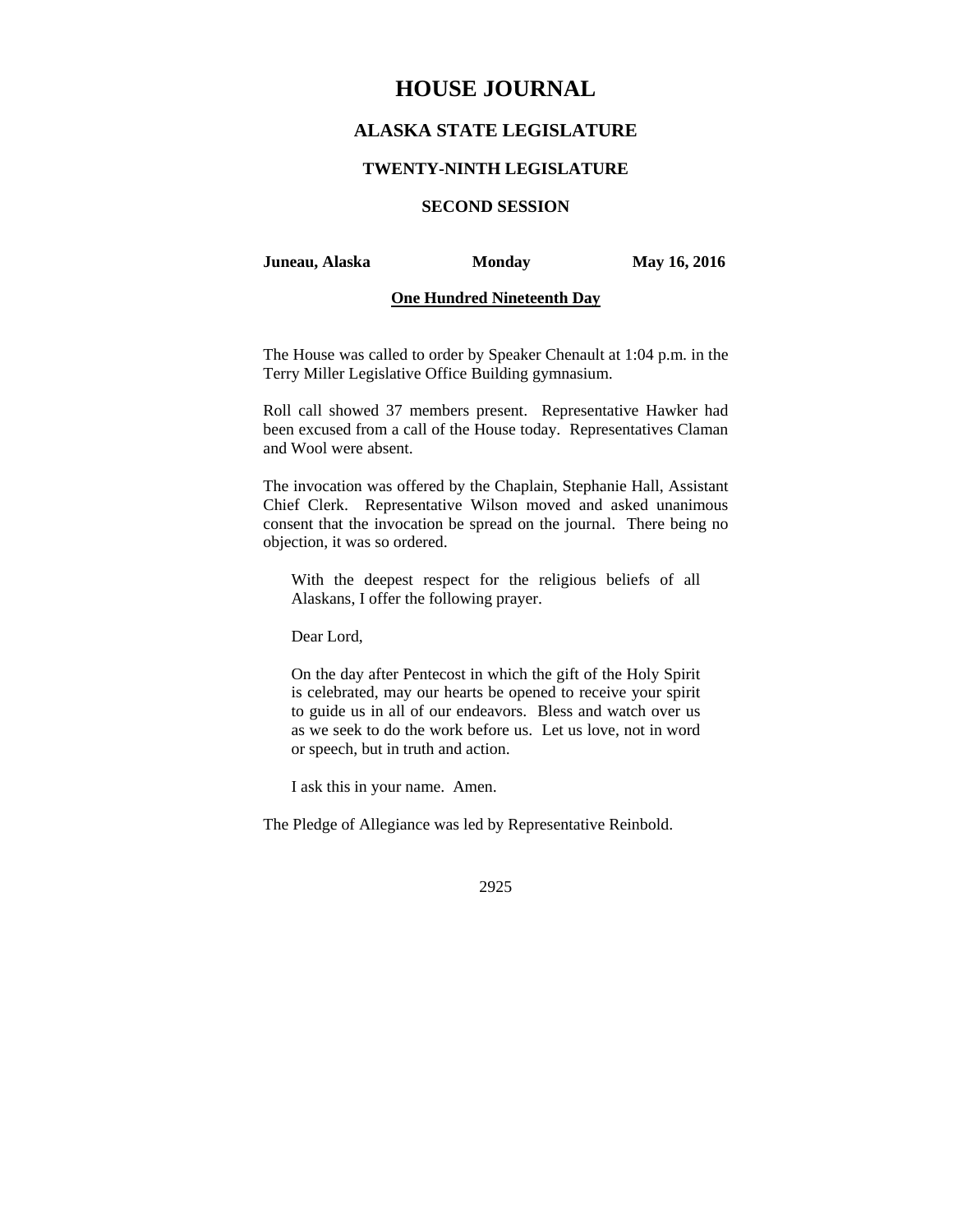### **CERTIFICATION OF THE JOURNAL**

Representative Millett moved and asked unanimous consent that the journal for the 116th, 117th, and 118th legislative days be approved as certified by the Chief Clerk. There being no objection, it was so ordered.

## **MESSAGES FROM THE SENATE**

A message dated May 15, 2016, was read stating the Senate passed the following, and it is transmitted for consideration:

### **FIRST READING AND REFERENCE OF SENATE BILLS**

#### **SB 138**

CS FOR SENATE BILL NO. 138(FIN) by the Senate Finance Committee, entitled:

"An Act making and amending appropriations, including capital appropriations, supplemental appropriations, reappropriations, and other appropriations; making appropriations to capitalize funds; and providing for an effective date."

was read the first time and referred to the Finance Committee.

#### **INTRODUCTION OF CITATIONS**

The following citation was introduced and referred to the Rules Committee for placement on the calendar:

Honoring - Chad Bentz By Representatives Colver, Munoz

## **CONSIDERATION OF THE DAILY CALENDAR**

#### **SECOND READING OF HOUSE BILLS**

**HB 379** 

The following was read the second time: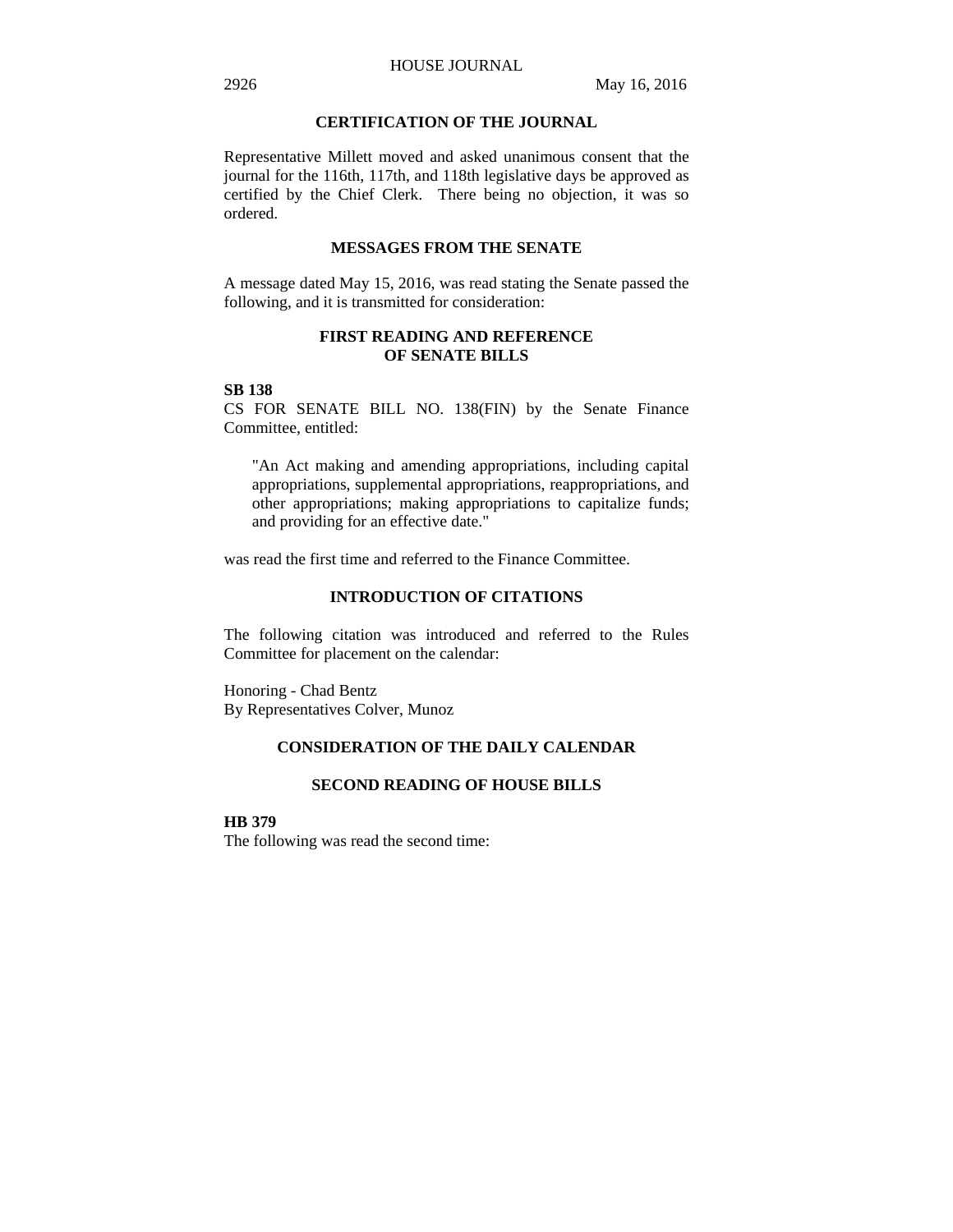### HOUSE BILL NO. 379

"An Act eliminating pay step increases and pay increments for certain state employees; relating to collective bargaining agreements entered into by the state; and providing for an effective date."

| with the:                       | Journal Page |
|---------------------------------|--------------|
| FIN RPT CS(FIN) NT 4DP 4DNP 3NR | 2568         |
| FN1: (LEG/VARIOUS DEPTS)        | 2568         |
| FN2: INDETERMINATE(ADM)         | 2582         |
| FN3: (AJS/VARIOUS DEPTS)        | 2582         |
| FN4: (GOV/VARIOUS DEPTS)        | 2582         |

Representative Millett moved and asked unanimous consent that the following committee substitute be adopted in lieu of the original bill:

## CS FOR HOUSE BILL NO. 379(FIN)

"An Act reducing or eliminating pay step increases and pay increments for certain state employees; relating to collective bargaining agreements entered into by the state; and providing for an effective date."

There being no objection, it was so ordered.

Representative Millett moved and asked unanimous consent that CSHB 379(FIN) be considered engrossed, advanced to third reading, and placed on final passage.

There was objection.

CSHB 379(FIN) will advance to third reading on tomorrow's calendar.

## **ANNOUNCEMENTS**

With appointment of the Conference Committee on the operating budget, Rule 23(d) of the Uniform Rules is in effect as of April 6, 2016.

House committee schedules are published under separate cover.